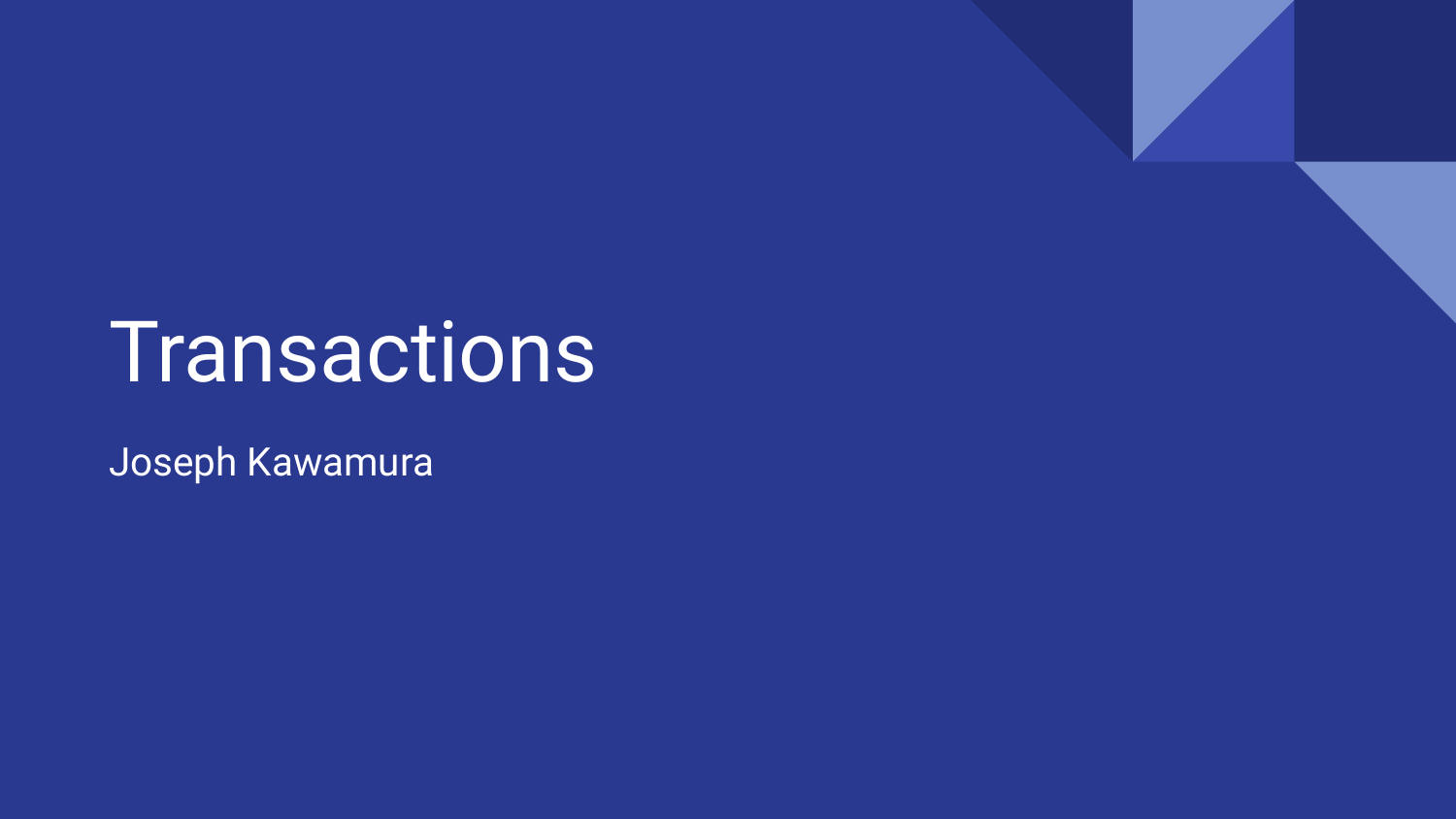### What is a Transaction?

- Unit of program execution that consists of all operations between the begin transaction and end transaction
- **Atomicity**: A transaction executes entirely or not at all
- **Consistency**: Preserves the consistency of the database (job of programmer)
- **Isolation**: Must operate independently of concurrent database operations
- **Durability**: Transaction's changes must persist even if system crashes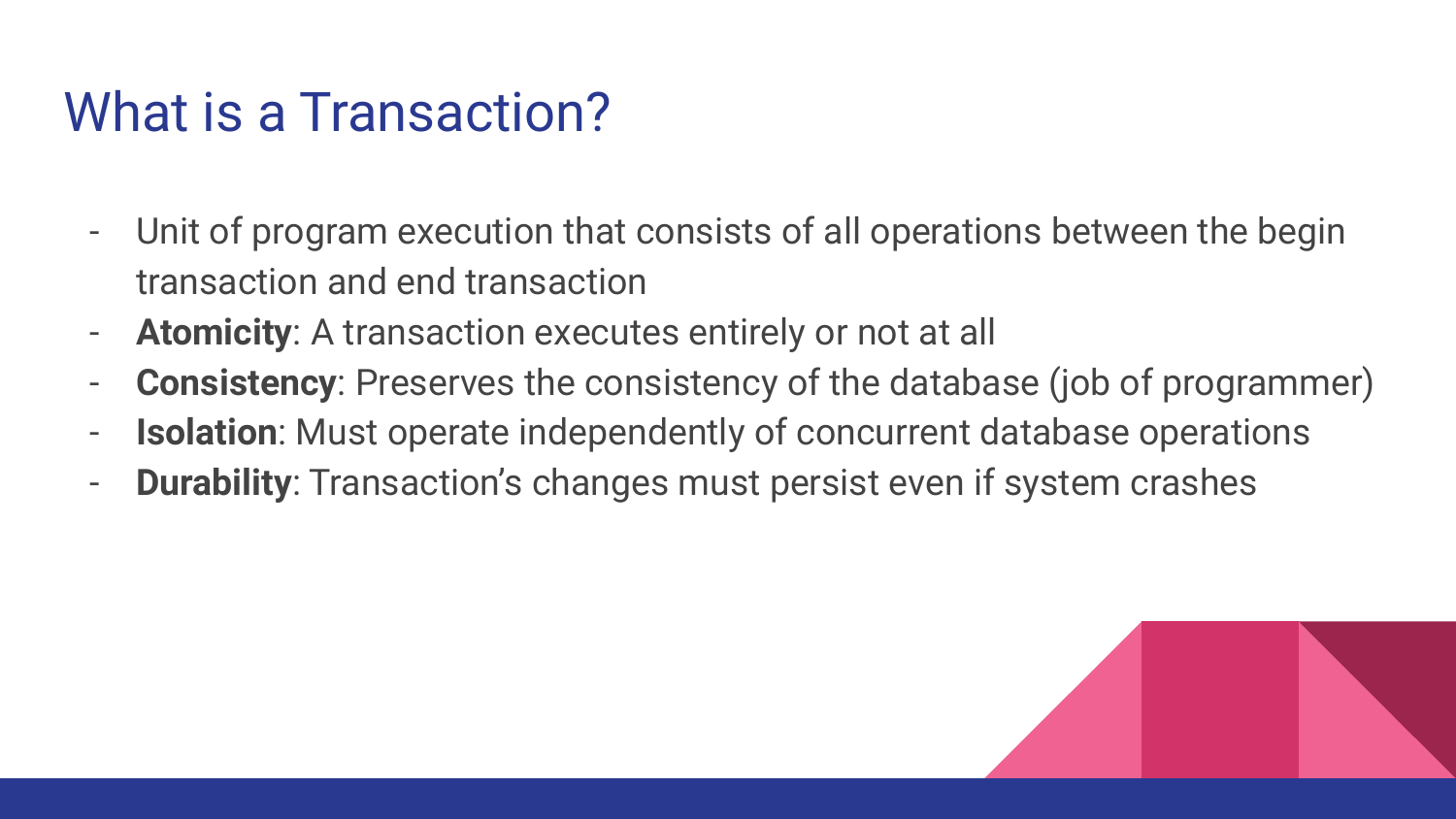### Example

- Transaction where \$50 is transferred from account A to account B

**read(A); A := A − 50; write(A); read(B); B := B + 50; write(B);**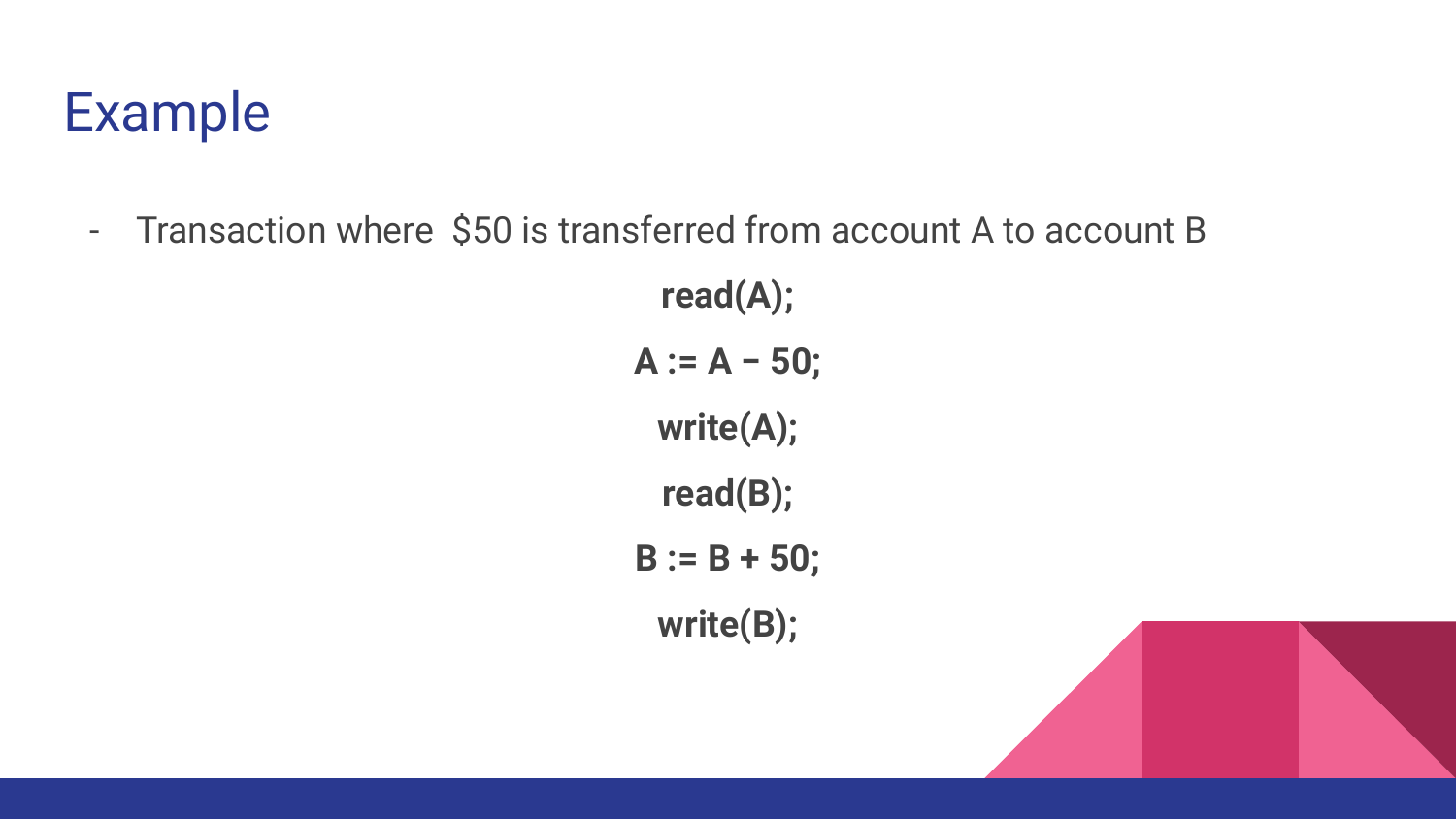### Example ACID properties

- **Atomicity**: If the write(B) operation were to fail, A would lose \$50 and B would remain the same.
	- The transaction would be a failure and the changes would be rolled back from a log.
- **Consistency**: total amount of money in accounts A and B must remain the same (can't create or destroy money).
- **Isolation**: If another transaction were to read the sum of A and B mid-transaction, it would receive read the wrong value.
	- Solution: Serial transactions, or better yet, Concurrent transactions.
- **Durability**: Any system failure must not cause a loss of data on the transfer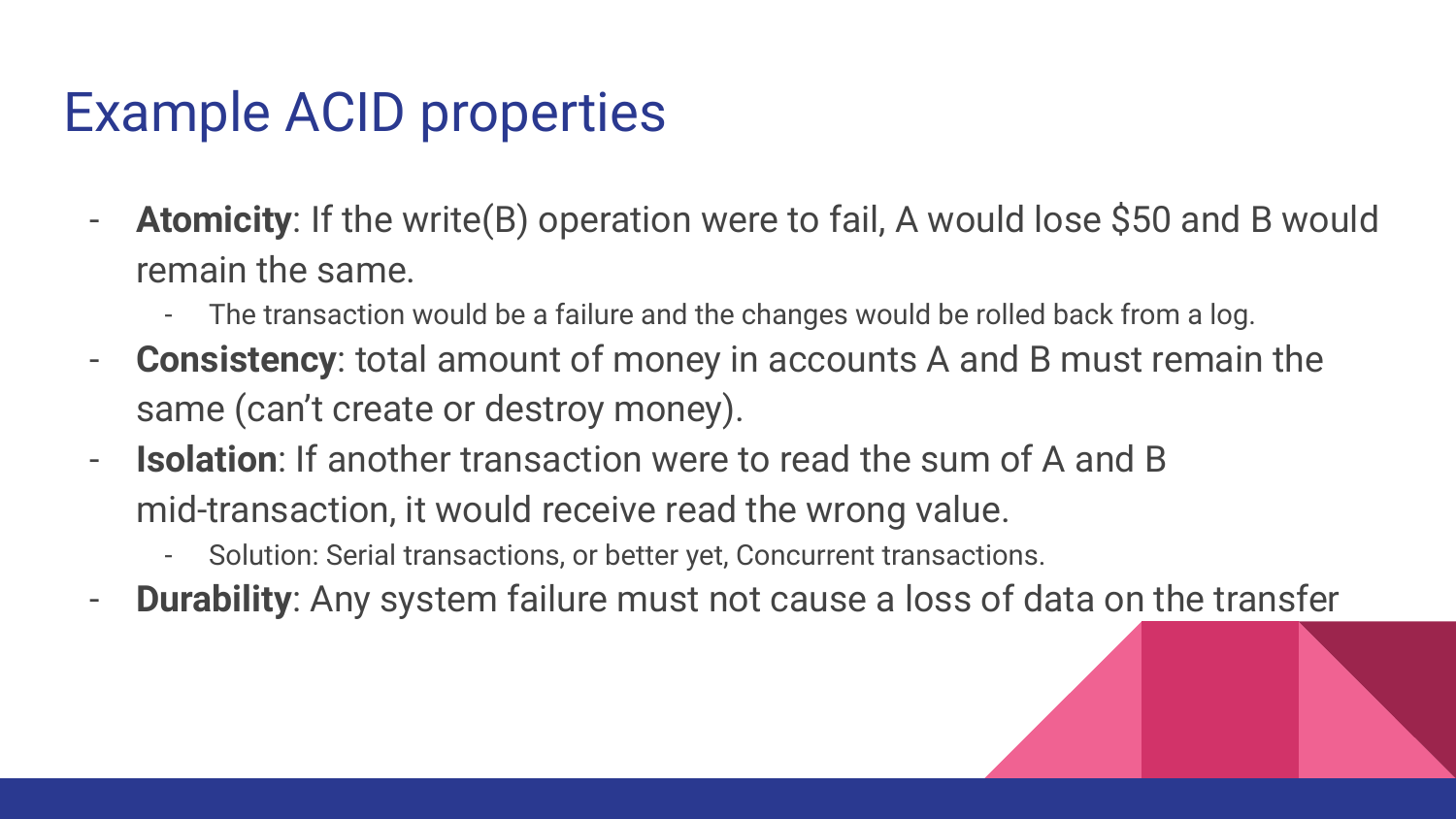#### Storage

- Transaction **atomicity** and **durability** are dependent upon storage
- **Volatile Storage**: Lost when system crashes (e.g. RAM)
- **Non-volatile Storage**: Survives crashes (e.g. SSD, Magnetic Tape)
- **Stable Storage**: Theoretically never lost, requires replicating information across multiple non-volatile storage mediums (e.g. RAID Storage)
- Writing to stable storage allows for **durability**
- Logging old data to stable storage allows for **atomicity**

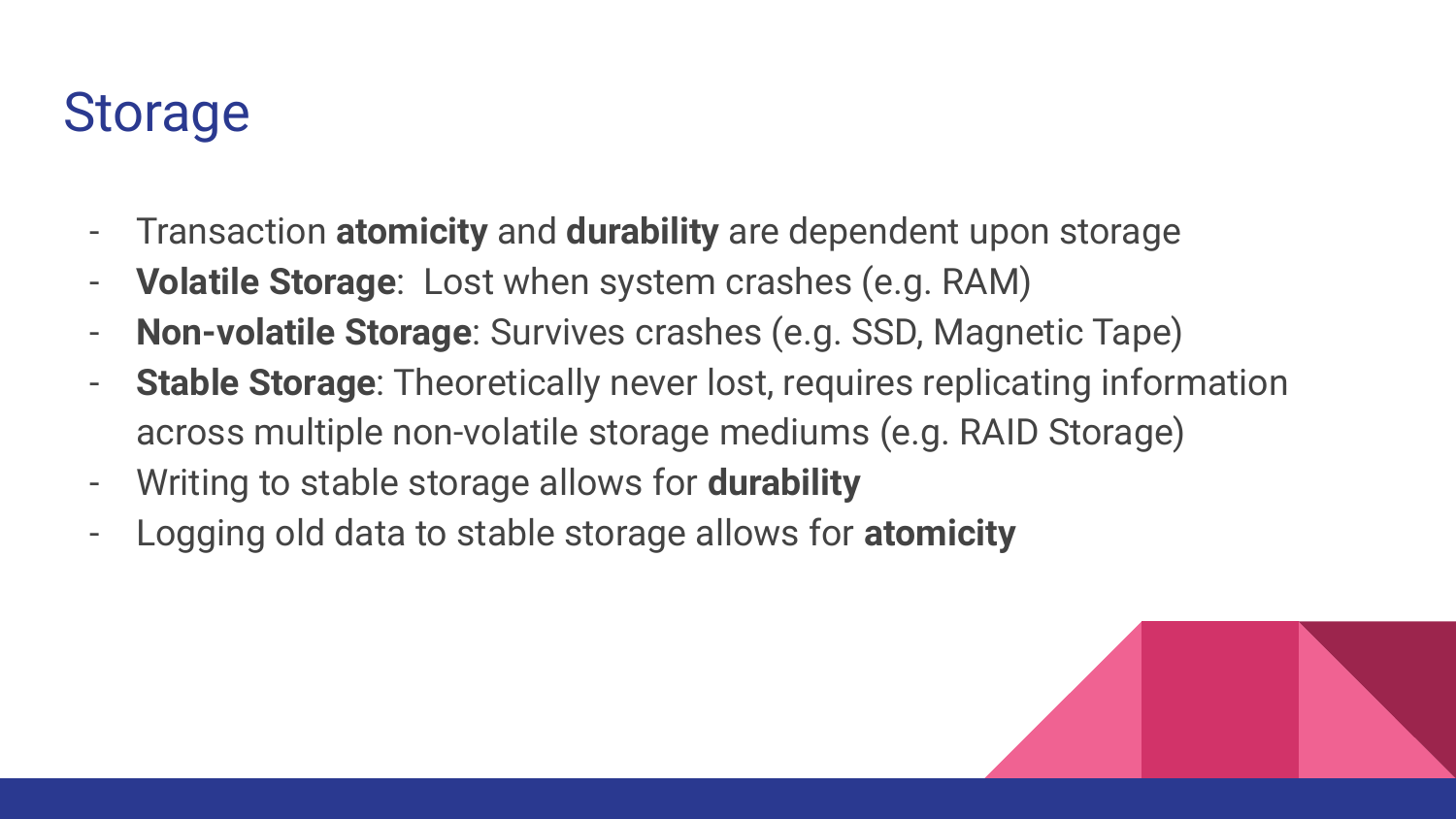## Atomicity

- A transaction that does not complete successfully is termed **aborted**
	- Any changes made are **rolled back** using a **log**
	- Can be restarted (if system failure caused abortion) or killed (if logical error)
- A successful transaction is termed **committed**
	- Cannot be undone
- Transaction is only **partially committed** until enough information is written from memory to the disk to where the transaction could be recreated in the event of failure.